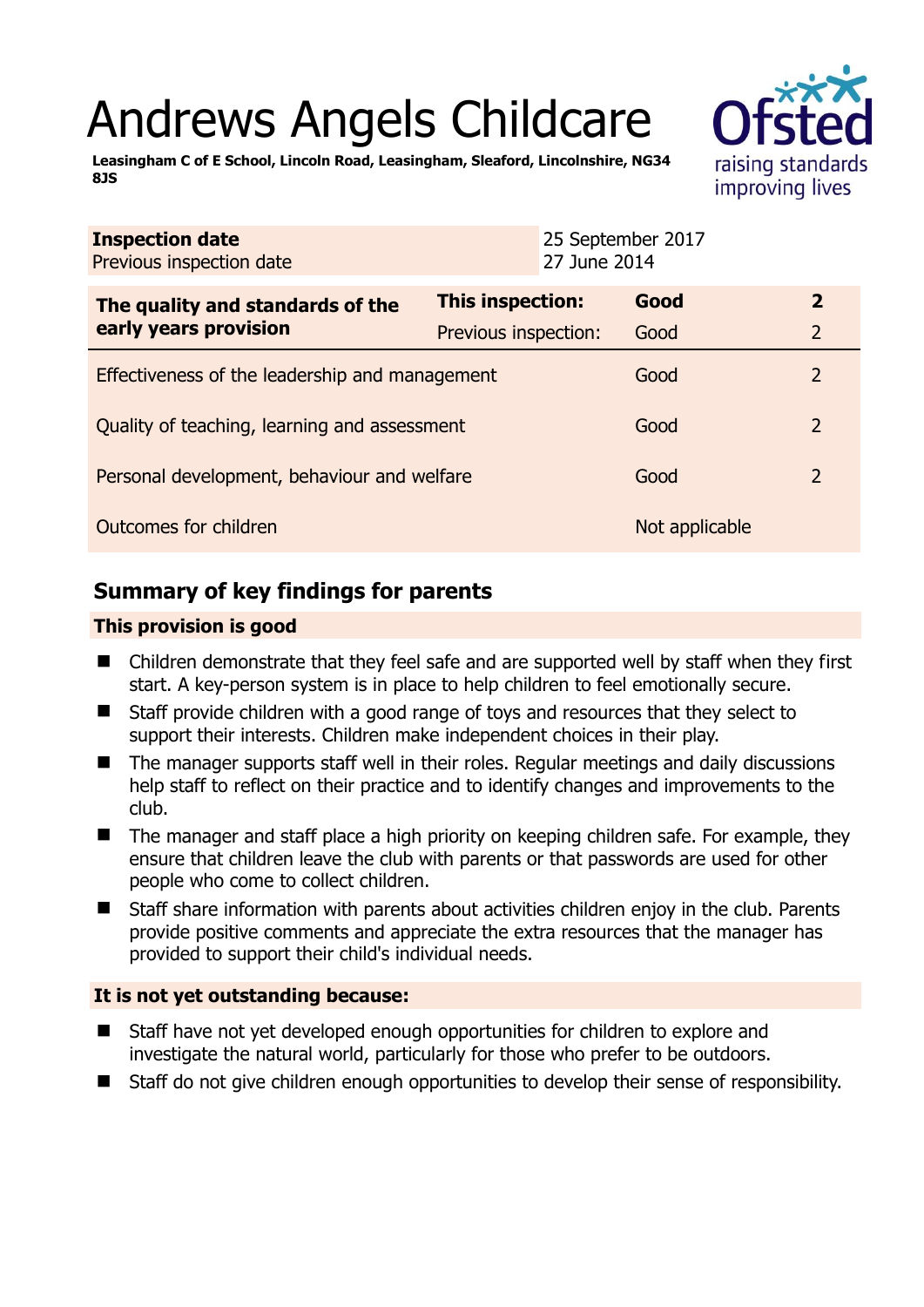## **What the setting needs to do to improve further**

#### **To further improve the quality of the early years provision the provider should:**

- increase the range of opportunities for children to explore and investigate the natural environment, particularly for those who prefer to be outdoors
- $\blacksquare$  give children more opportunities to develop a sense of responsibility and to do more for themselves.

#### **Inspection activities**

- The inspector observed the activities indoors and outdoors and the interactions between staff and children.
- The inspector talked to staff and children at appropriate times during the inspection.
- The inspector completed a joint observation with the manager.
- The inspector held a meeting with the manager. She looked at relevant documentation and evidence of the suitability of staff working in the club.
- The inspector spoke to several parents during the inspection and took account of their views.

#### **Inspector**

Hayley Ruane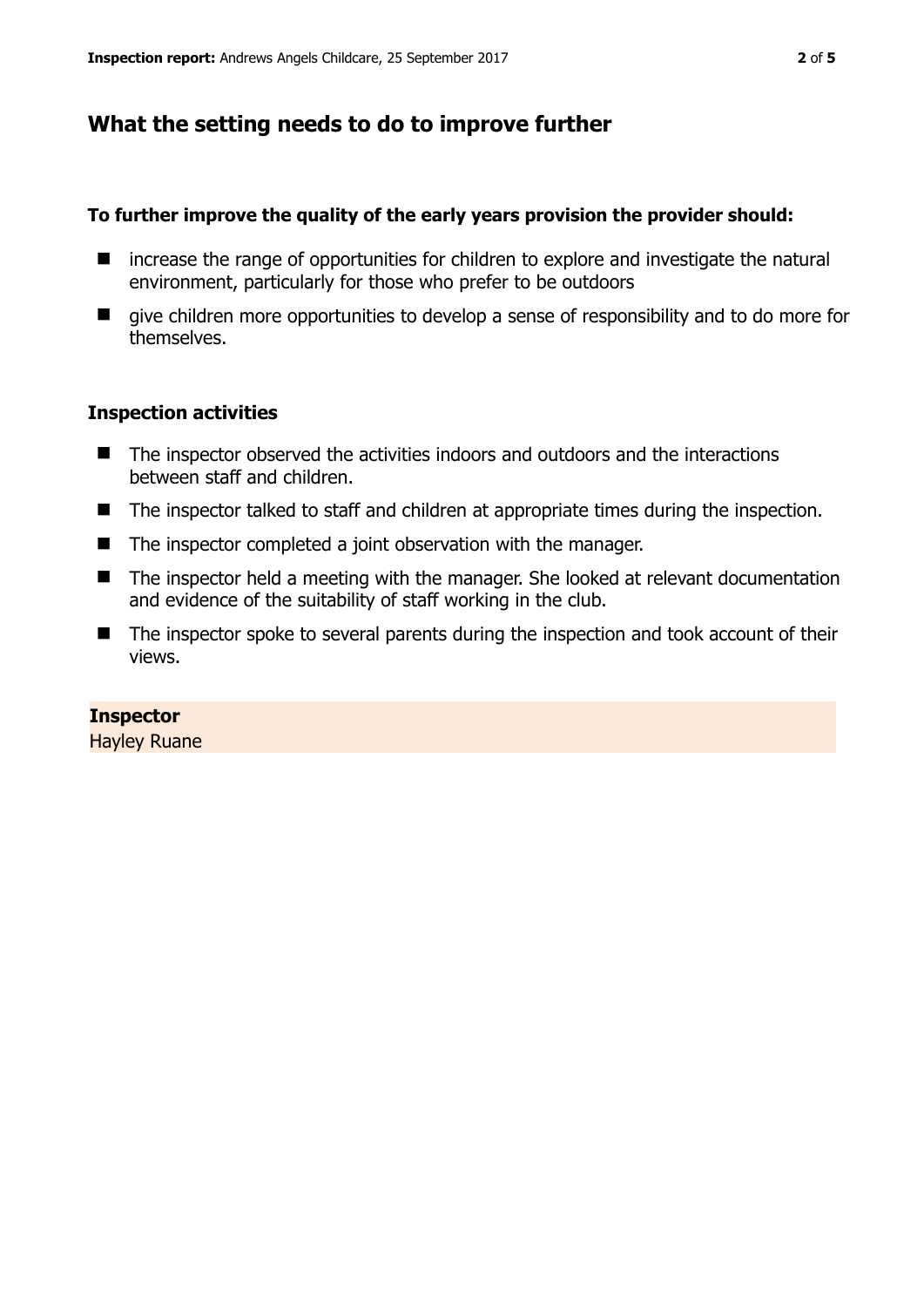## **Inspection findings**

#### **Effectiveness of the leadership and management is good**

The manager and staff are aware of the signs that children may be at risk of significant harm. They ensure that children cannot access inappropriate information when they use computers. Staff complete daily risk assessments and remove any hazards prior to children arriving. Safeguarding is effective. Staff extend their professional development as they research different craft activities on the internet. This helps them to provide children with a variety of different experiences. The manager reflects on the club's practice and gathers information from parents to drive improvements. Recent changes, such as the provision of a computer, have increased opportunities for children to develop their understanding of technology. Staff gather information about what children are learning during the day at school and complement this in the club.

#### **Quality of teaching, learning and assessment is good**

Children play well with others and develop good social skills. Staff know children well and form close relationships with them. They spend time playing alongside them and show a genuine interest in what children say. Children enjoy developing their creative skills, colouring in pre-printed pictures. They tear off the back of stickers, helping to develop their hand-to-eye coordination. Staff follow and plan for children's interests. They give children choices of different topics to extend their knowledge. For example, they vote to develop their understanding of Africa. Children draw pictures of safari animals that staff display. This helps children to know that their artwork is valued and appreciated. Children develop their understanding of the wider world and diversity. They look at pictures of other peoples' ways of life. They build further on the skills they learn in school.

#### **Personal development, behaviour and welfare are good**

Children are happy, settled and physically active in the club. Staff take effective steps to ensure that clear plans are drawn up with parents regarding their child's medical and dietary needs. Staff provide children with a range of healthy snacks and promote their good health. They remind children to use good manners at mealtimes. Clear routines are in place for dealing with any minor accident that occurs and parents are informed about these at the end of the day. Children behave well and staff praise their good behaviour and achievements by giving them stars on a chart. This helps raise their self-esteem. Children demonstrate an awareness of the rules in the club. Staff promote children's independence and ask children to wash their hands prior to eating. Staff provide children with a wide range of resources and equipment to support their interests indoors. Staff celebrate children's birthdays and provide cake for them to share with their friends. This helps children to have a sense of belonging in the club.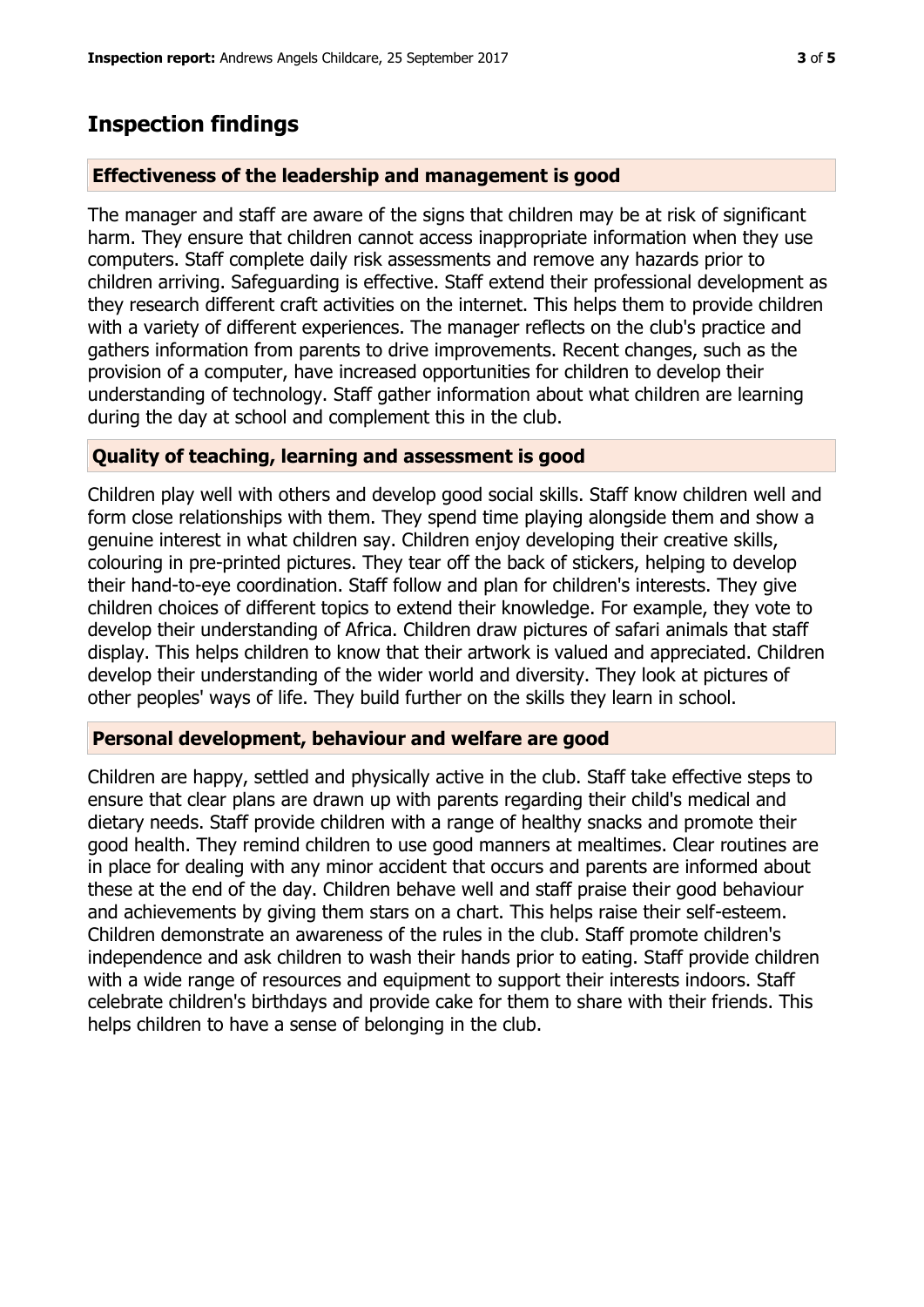# **Setting details**

| Unique reference number                             | EY381863                                                                             |  |
|-----------------------------------------------------|--------------------------------------------------------------------------------------|--|
| <b>Local authority</b>                              | Lincolnshire                                                                         |  |
| <b>Inspection number</b>                            | 1088067                                                                              |  |
| <b>Type of provision</b>                            | Out of school provision                                                              |  |
| Day care type                                       | Childcare - Non-Domestic                                                             |  |
| <b>Registers</b>                                    | Early Years Register, Compulsory Childcare<br>Register, Voluntary Childcare Register |  |
| Age range of children                               | $4 - 11$                                                                             |  |
| <b>Total number of places</b>                       | 24                                                                                   |  |
| Number of children on roll                          | 40                                                                                   |  |
| Name of registered person                           | Elizabeth Karen Ann Holmes                                                           |  |
| <b>Registered person unique</b><br>reference number | RP512494                                                                             |  |
| Date of previous inspection                         | 27 June 2014                                                                         |  |
| <b>Telephone number</b>                             | 07791 235444                                                                         |  |

Andrews Angels Childcare registered in 2008. The club employs four members of childcare staff. Of these, two hold appropriate early years qualifications at level 3. The club opens from Monday to Friday during term time only. Sessions are from 7.30am until 9am and from 3pm to 6pm.

This inspection was carried out by Ofsted under sections 49 and 50 of the Childcare Act 2006 on the quality and standards of provision that is registered on the Early Years Register. The registered person must ensure that this provision complies with the statutory framework for children's learning, development and care, known as the early years foundation stage.

Any complaints about the inspection or the report should be made following the procedures set out in the guidance 'Complaints procedure: raising concerns and making complaints about Ofsted', which is available from Ofsted's website: www.gov.uk/government/organisations/ofsted. If you would like Ofsted to send you a copy of the guidance, please telephone 0300 123 4234, or email enquiries@ofsted.gov.uk.